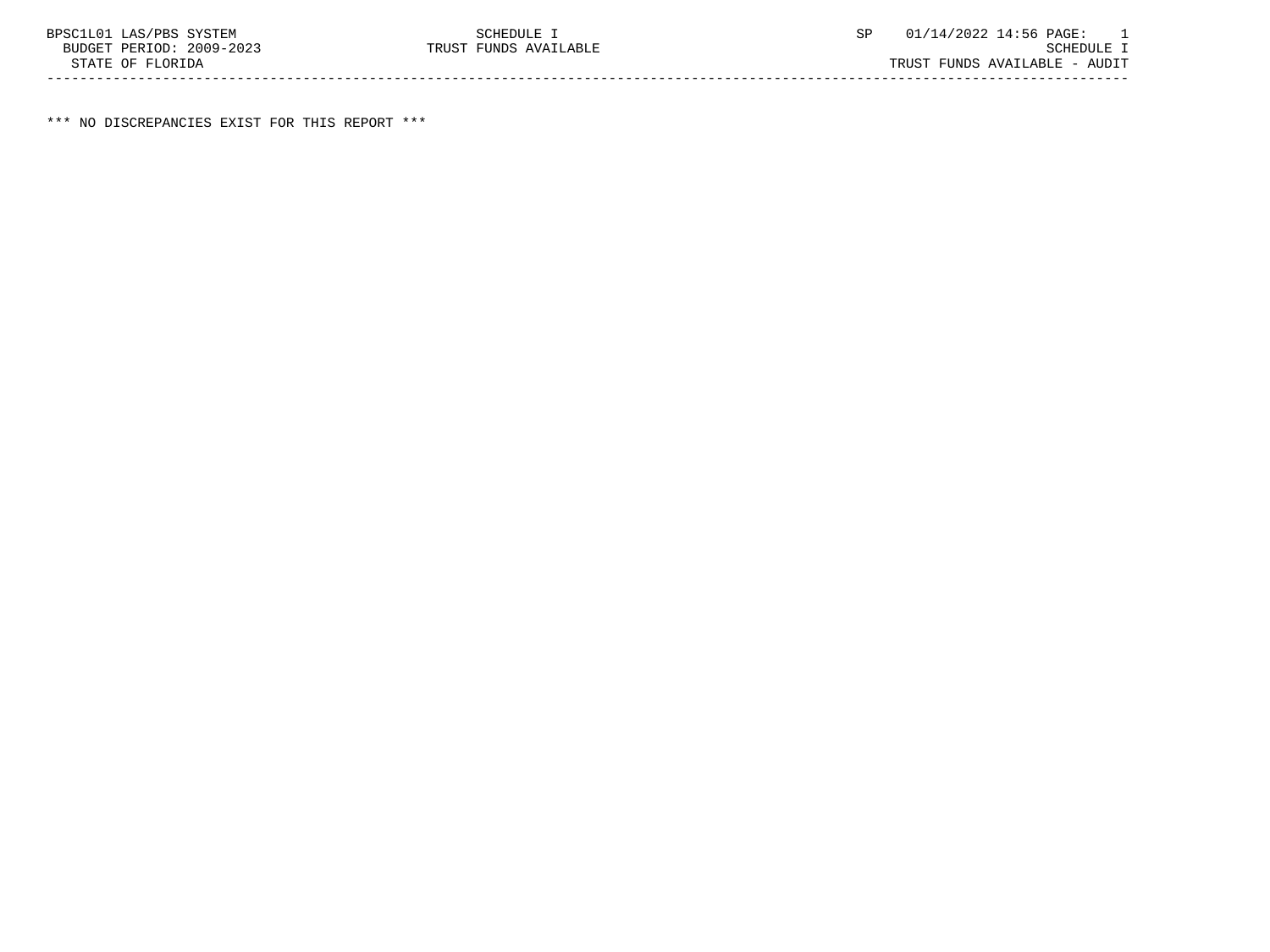BPSC1L01 LAS/PBS SYSTEM SCHEDULE I SCHEDULE I SP 01/14/2022 14:56 PAGE: 1<br>BUDGET PERIOD: 2009–2023 TRUST FUNDS AVAILABLE

|                                                  |                                                           |        |                        |            |        | COL A12<br>FY 2022-23  | COL A14<br>AGY FIN REQ AGY AMD REQ<br>FY 2022-23 |  |
|--------------------------------------------------|-----------------------------------------------------------|--------|------------------------|------------|--------|------------------------|--------------------------------------------------|--|
| CHILDREN & FAMILIES 60000000                     |                                                           |        |                        |            |        |                        |                                                  |  |
| FUND: ADMINISTRATIVE TRUST FUND                  | 2021                                                      |        |                        |            |        |                        |                                                  |  |
| SECTION I: DETAIL OF REVENUES                    |                                                           |        |                        |            |        |                        |                                                  |  |
|                                                  | REVENUE CAP SVC                                           | AUTH   |                        | MATCHING % | CFDA   |                        |                                                  |  |
|                                                  | CHG <sup>8</sup><br>CODE                                  |        | ST $I/C$ LOC $I/C$ NO. |            |        |                        |                                                  |  |
|                                                  |                                                           |        |                        |            |        |                        |                                                  |  |
| AD BGGBMH - MENTAL HEALTH BLOCK GRANT            |                                                           |        |                        |            |        |                        |                                                  |  |
|                                                  | 000799 NO 0.0                                             | 215.32 | 0.00                   | 0.00       | 93.958 | 326,389                | 326,389                                          |  |
| AF BGGBSA - SUBSTANCE ABUSE BLOCK GRANT          |                                                           |        |                        |            |        |                        |                                                  |  |
|                                                  | 000799 NO 0.0                                             | 215.32 | 0.00                   | 0.00       | 93.959 | 556,958                | 556,958                                          |  |
| AG BGGBSS - SOCIAL SERVICES BLOCK GRANT          |                                                           |        |                        |            |        |                        |                                                  |  |
|                                                  | 000799 NO 0.0                                             | 215.32 | 0.00                   | 0.00       | 93.667 | 700,000                | 700,000                                          |  |
| AO FGGGFV - FAMILY VIOLENCE PREVENTION SERVICES  |                                                           |        |                        |            |        |                        |                                                  |  |
|                                                  | 000799 NO 0.0                                             | 215.32 | 0.00                   | 0.00       | 93.671 | 1,199                  | 1,199                                            |  |
| BA FGGGRC - REFUGEE CASH AND MEDICAL ASSISTANCE  |                                                           |        |                        |            |        |                        |                                                  |  |
|                                                  | 000799 NO 0.0                                             | 215.32 | 0.00                   | 0.00       | 93.566 | 545,095                | 545,095                                          |  |
| BI FGGGRS - REFUGEE SOCIAL SERVICES              |                                                           |        |                        |            |        |                        |                                                  |  |
|                                                  | 000799 NO 0.0                                             | 215.32 | 0.00                   | 0.00       | 93.566 | 192,616                | 192,616                                          |  |
| BN FGGHSG - EMERGENCY SOLUTIONS GRANT            |                                                           |        |                        |            |        |                        |                                                  |  |
|                                                  | 000799 NO 0.0                                             | 215.32 | 0.00                   | 0.00       | 14.231 | 19,408                 | 19,408                                           |  |
| BP FGGJAW - STOP VIOLENCE AGAINST WOMEN          |                                                           |        |                        |            |        |                        |                                                  |  |
|                                                  | 000799 NO 0.0                                             | 215.32 | 0.00                   | 0.00       | 16.588 | 3,283                  | 3,283                                            |  |
| BR FGGPAD - ADOPTION ASSISTANCE IV-E             |                                                           | 215.32 | 0.00                   | 0.00       | 93.659 | 755,186                | 755,186                                          |  |
| BU FGGOPI - ST TARGET RESPONSE TO OPIOID CRISIS  | 000799 NO 0.0                                             |        |                        |            |        |                        |                                                  |  |
|                                                  | 000799 NO 0.0                                             | 215.32 | 0.00                   | 0.00       | 93.788 | 208,849                | 208,849                                          |  |
| B1 FGGPGA - TITLE IV - E GUARDIANSHIP ASSISTANCE |                                                           |        |                        |            |        |                        |                                                  |  |
|                                                  | 000799 NO 0.0                                             | 215.32 | 0.00                   | 0.00       | 93.658 | 16,401                 | 16,401                                           |  |
| B5 FGGGCJ - CHILDRENS JUSTICE ACT                |                                                           |        |                        |            |        |                        |                                                  |  |
|                                                  | 000799 NO 0.0                                             | 215.32 | 0.00                   | 0.00       | 93.643 | 135                    | 135                                              |  |
| CB FGGPNC - TITLE IV-E CCWIS                     |                                                           |        |                        |            |        |                        |                                                  |  |
|                                                  | 000799 NO 0.0                                             | 215.32 | 0.00                   | 0.00       | 93.658 | 268,335                | 268,335                                          |  |
| CC FGGPNV - TITLE IV-E FOSTER CARE               |                                                           |        |                        |            |        |                        |                                                  |  |
|                                                  | 000799 NO 0.0                                             | 215.32 | 0.00                   | 0.00       | 93.658 |                        | 2, 135, 580 2, 135, 580                          |  |
| CD FGGUEO - SNAP NUTRITION ED OBESITY            |                                                           |        |                        |            |        |                        |                                                  |  |
|                                                  | 000799 NO 0.0                                             | 215.32 | 0.00                   | 0.00       |        | 10.561 20,506 20,506   |                                                  |  |
| CE BGGPSS - SOCIAL SVC BLOCK GRANT 2-TANF TRNSFR |                                                           |        |                        |            |        |                        |                                                  |  |
|                                                  | 000799 NO 0.0                                             | 215.32 | 0.00                   | 0.00       |        | 93.667 801,807 801,807 |                                                  |  |
| CF BGGPTA - TEMP ASSIST NEEDY FAM BLOCK GRANT    |                                                           |        |                        |            |        |                        |                                                  |  |
|                                                  | 000799 NO 0.0 215.32 0.00 0.00 93.558 9,014,979 9,014,979 |        |                        |            |        |                        |                                                  |  |
| CL FGGUFA - FOOD STAMP ADMINISTRATION            |                                                           |        |                        |            |        |                        |                                                  |  |
|                                                  | 000799 NO 0.0                                             | 215.32 | 0.00                   | 0.00       | 10.561 | 8,710,349              | 8,710,349                                        |  |
| CN FROM 48 DOE 2098 CCDBGTF CHILD CARE FUND      |                                                           |        |                        |            |        |                        |                                                  |  |
|                                                  | 001599 NO 0.0                                             | 215.32 | 0.00                   | 0.00       | 93.575 | 892,890                | 892,890                                          |  |
| CR FROM 68 AHCA 2474 MCTF CHILD HEALTH INSURANCE |                                                           |        |                        |            |        |                        |                                                  |  |
|                                                  | 001599 NO 0.0                                             | 215.32 | 0.00                   | 0.00       | 93.767 | 15,572                 | 15,572                                           |  |
| CS FROM 68 AHCA 2474 MCTF MEDICAID ADMIN         |                                                           |        |                        |            |        |                        |                                                  |  |
|                                                  | 001599 NO 0.0                                             | 215.32 | 0.00                   | 0.00       | 93.778 | 6,408,699              | 6,408,699                                        |  |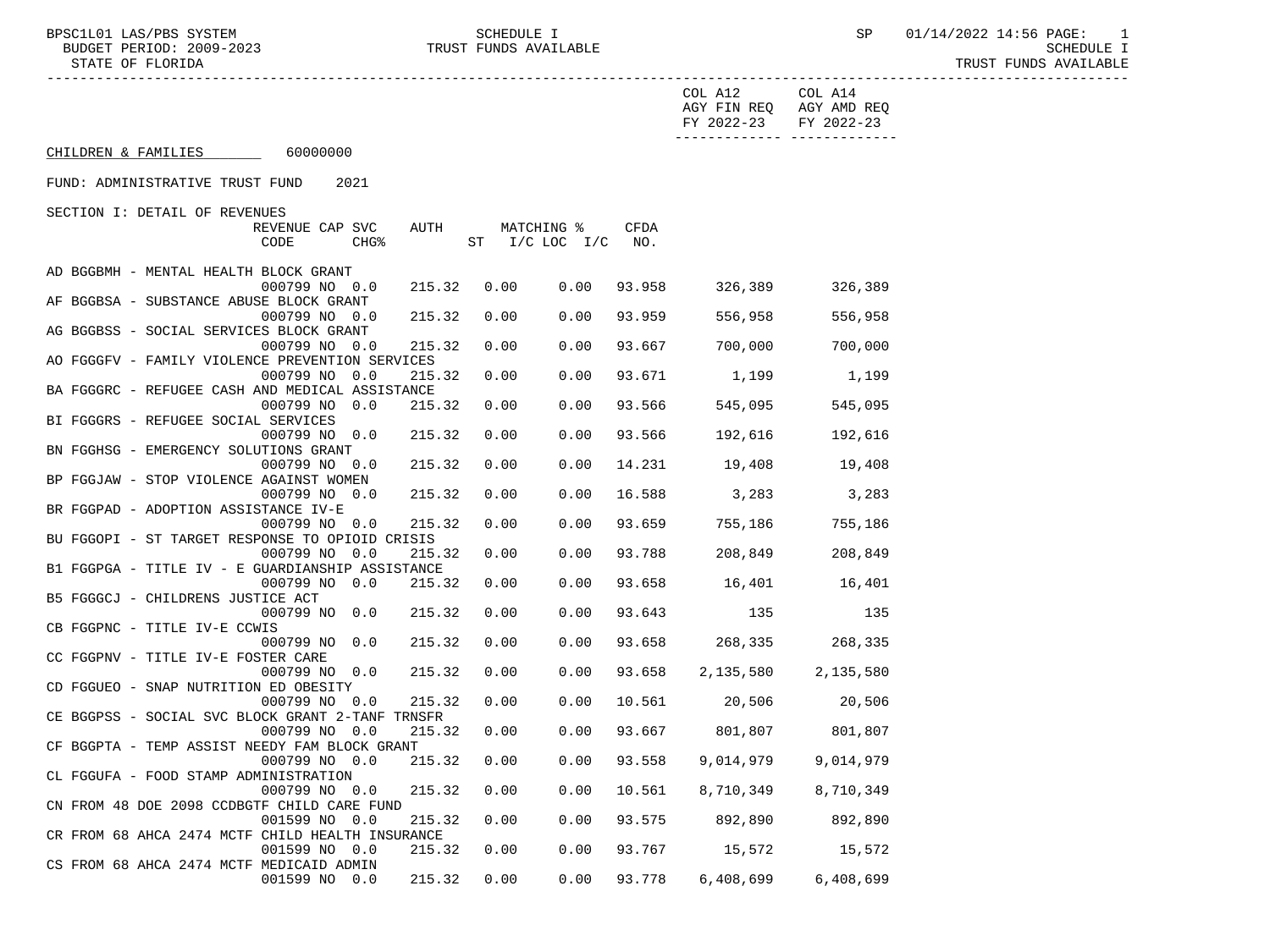| BPSC1L01 LAS/PBS SYSTEM<br>BUDGET PERIOD: 2009-2023<br>STATE OF FLORIDA                                                                                                                                                                                                                    | SCHEDULE I<br>TRUST FUNDS AVAILABLE           |                                                                                   | SP<br>----------------------------------                                          | 01/14/2022 14:56 PAGE:<br>-2<br>SCHEDULE I<br>TRUST FUNDS AVAILABLE |
|--------------------------------------------------------------------------------------------------------------------------------------------------------------------------------------------------------------------------------------------------------------------------------------------|-----------------------------------------------|-----------------------------------------------------------------------------------|-----------------------------------------------------------------------------------|---------------------------------------------------------------------|
|                                                                                                                                                                                                                                                                                            |                                               | COL A12<br>FY 2022-23                                                             | COL A14<br>AGY FIN REQ AGY AMD REQ<br>FY 2022-23<br>-------------- -------------- |                                                                     |
| CHILDREN & FAMILIES 60000000                                                                                                                                                                                                                                                               |                                               |                                                                                   |                                                                                   |                                                                     |
| 2021<br>FUND: ADMINISTRATIVE TRUST FUND                                                                                                                                                                                                                                                    |                                               |                                                                                   |                                                                                   |                                                                     |
| SECTION I: DETAIL OF REVENUES<br>REVENUE CAP SVC<br>$CHG\$<br>CODE                                                                                                                                                                                                                         | AUTH MATCHING %<br>CFDA<br>ST I/C LOC I/C NO. |                                                                                   |                                                                                   |                                                                     |
| C7 OTHER GRANTS-BEHAVIORAL HLTH SVCS INFO SYS<br>001110 NO 0.0 215.32 0.00                                                                                                                                                                                                                 | 0.00                                          |                                                                                   | 30,448 30,448                                                                     |                                                                     |
| DA TENANT BROKER COMMISSIONS<br>004001 NO 0.0 215.32 0.00                                                                                                                                                                                                                                  | 0.00                                          |                                                                                   | 132,912 132,912<br>-------------- --------------                                  |                                                                     |
| TOTAL TO LINE B IN SECTION IV                                                                                                                                                                                                                                                              |                                               |                                                                                   | 31, 757, 596 31, 757, 596<br>===========================                          |                                                                     |
| SECTION II: DETAIL OF NONOPERATING EXPENDITURES                                                                                                                                                                                                                                            | OBJECT TRANSFER CFDA<br>CODE<br>TO BE<br>NO.  |                                                                                   |                                                                                   |                                                                     |
| AA INDIRECT SWCAP TRANSFER TO GR 1000<br>AB UNRESTRICTED CASH TR TO GR 1000                                                                                                                                                                                                                | 810000 43000000<br>810177                     |                                                                                   | 2,683,183 2,683,183<br>9,000,000<br>-------------- --------------                 |                                                                     |
| TOTAL TO LINE E IN SECTION IV                                                                                                                                                                                                                                                              |                                               |                                                                                   | 2,683,183 11,683,183<br>===========================                               |                                                                     |
| SECTION III: ADJUSTMENTS                                                                                                                                                                                                                                                                   | OBJECT<br>CODE                                | ------------- ------------                                                        |                                                                                   |                                                                     |
| TOTAL TO LINE H IN SECTION IV                                                                                                                                                                                                                                                              |                                               |                                                                                   | ============================                                                      |                                                                     |
| SECTION IV: SUMMARY                                                                                                                                                                                                                                                                        |                                               |                                                                                   |                                                                                   |                                                                     |
| UNRESERVED FUND BALANCE - JULY 1<br>ADD: REVENUES (FROM SECTION I)<br>TOTAL FUNDS AVAILABLE (LINE A + LINE B)<br>LESS: OPERATING EXPENDITURES<br>LESS: NONOPERATING EXPENDITURES (SECTION II)<br>LESS: FIXED CAPITAL OUTLAY (TOTAL ONLY)<br>UNRESERVED FUND BALANCE - JUNE 30 - BEFORE ADJ | (A)<br>(B)<br>(C)<br>(D)<br>(E)<br>(F)<br>(G) | 11,685,076<br>31,757,596<br>43, 442, 672<br>27,875,671<br>2,683,183<br>12,883,818 | 11,685,076<br>31,757,596<br>43, 442, 672<br>27,875,671<br>11,683,183<br>3,883,818 |                                                                     |
| NET ADJUSTMENTS (FROM SECTION III)<br>ADJUSTED UNRESERVED FUND BALANCE - JUNE 30                                                                                                                                                                                                           | (H)<br>(T)                                    | 12,883,818                                                                        | 3,883,818                                                                         |                                                                     |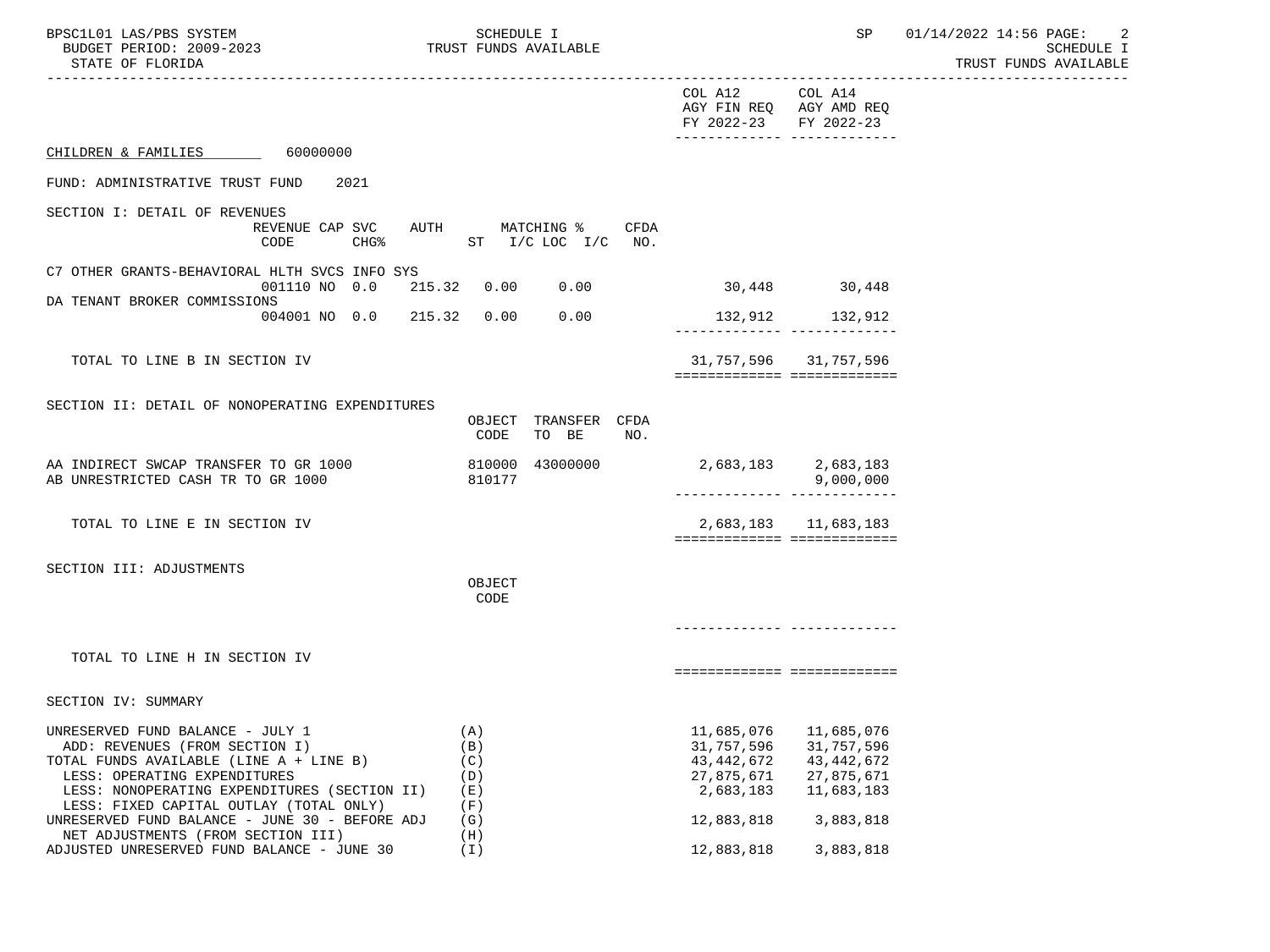| BPSC1L01 LAS/PBS SYSTEM<br>BUDGET PERIOD: 2009-2023 TRUST FUNDS AVAILABLE<br>STATE OF FLORIDA | SCHEDULE I     |                                                            |                                      | SP                                   | 01/14/2022 14:56 PAGE: | $\overline{\phantom{a}}$<br>SCHEDULE I<br>TRUST FUNDS AVAILABLE |
|-----------------------------------------------------------------------------------------------|----------------|------------------------------------------------------------|--------------------------------------|--------------------------------------|------------------------|-----------------------------------------------------------------|
|                                                                                               |                |                                                            | COL A12<br>AGY FIN REO<br>FY 2022-23 | COL A14<br>AGY AMD REQ<br>FY 2022-23 |                        |                                                                 |
| 60000000<br>CHILDREN & FAMILIES                                                               |                |                                                            |                                      |                                      |                        |                                                                 |
| FUND: ADMINISTRATIVE TRUST FUND<br>2021                                                       |                |                                                            |                                      |                                      |                        |                                                                 |
| SCHEDULE IB: DETAIL OF UNRESERVED FUND BALANCE                                                | FUNDING SOURCE | $STATE(S)$ RESTRICTED $(R)$<br>NONSTATE(N) UNRESTRICTED(U) |                                      |                                      |                        |                                                                 |
| AA FED IND RECEIPTS IN EXCESS OF EXPEND                                                       | <sub>S</sub>   | $\mathbf{U}$                                               | 12,883,818 3,883,818                 |                                      |                        |                                                                 |
| ADJUSTED UNRESERVED FUND BALANCE - JUNE 30                                                    |                |                                                            |                                      | 12,883,818 3,883,818                 |                        |                                                                 |
|                                                                                               |                |                                                            | ============================         |                                      |                        |                                                                 |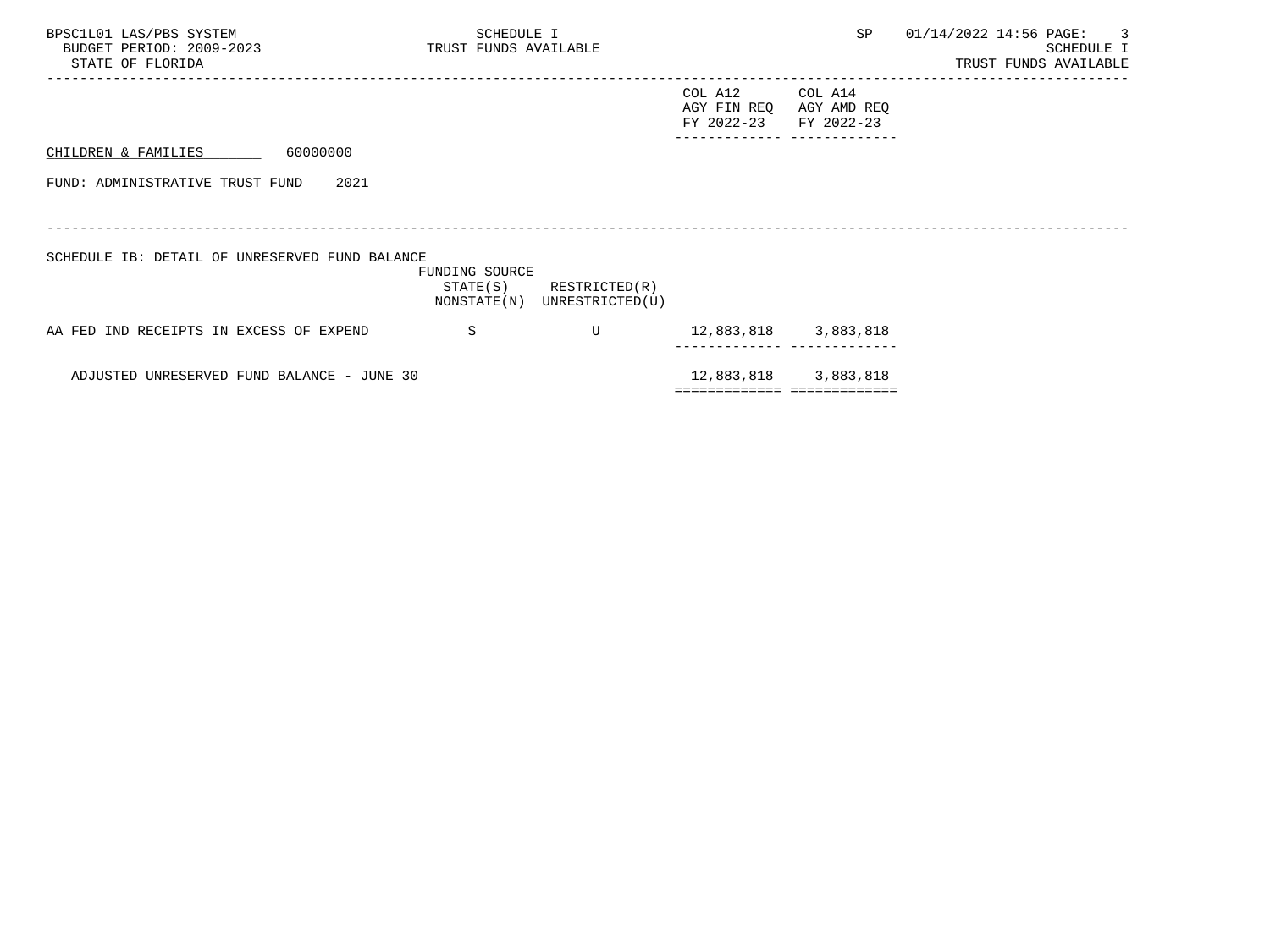BPSC1L01 LAS/PBS SYSTEM SCHEDULE I SEREDULE I SP 01/14/2022 14:56 PAGE: 4<br>BUDGET PERIOD: 2009-2023 TRUST FUNDS AVAILABLE

|                                                              |        |                    |             | COL A12<br>AGY FIN REQ AGY AMD REQ<br>FY 2022-23 FY 2022-23 | COL A14              |
|--------------------------------------------------------------|--------|--------------------|-------------|-------------------------------------------------------------|----------------------|
| CHILDREN & FAMILIES 60000000                                 |        |                    |             | -------------- --------------                               |                      |
| FUND: DOMESTIC VIOLENCE TF 2157                              |        |                    |             |                                                             |                      |
| SECTION I: DETAIL OF REVENUES                                |        |                    |             |                                                             |                      |
| REVENUE CAP SVC                                              |        | AUTH MATCHING %    | <b>CFDA</b> |                                                             |                      |
| <b>CHG%</b><br>CODE                                          |        | ST I/C LOC I/C NO. |             |                                                             |                      |
| AA \$3.00 ADDT'L COST FOR VIOL OF STATE PENALTY              |        |                    |             |                                                             |                      |
| 000100 YES 8.0<br>938.01                                     |        | 0.00 0.00          |             | 20,365 20,365                                               |                      |
| AC \$3.00 ADDT'L COST FOR NON-CRIML BOATING FINE             |        |                    |             |                                                             |                      |
| 327.73<br>000100 YES 8.0                                     | 0.00   | 0.00               |             | 1,353 1,353                                                 |                      |
| AE 1.7% OF \$3 FDLE SURCHARGE/DOMESTIC VIOLENCE              |        |                    |             |                                                             |                      |
| 318.18<br>000100 YES 8.0                                     | 0.00   | 0.00               |             | $63,612$ $63,612$                                           |                      |
| AG DOMESTIC VIOLENCE PROGRAM / \$85 SURCHARGE                |        |                    |             |                                                             |                      |
| 000100 YES 8.0<br>938.08                                     | 0.00   | 0.00               |             | 1,219,389 1,219,389                                         |                      |
| AI MARRIAGE LICENSE FEES, DOMESTIC VIOLENCE \$25             |        |                    |             |                                                             |                      |
| 000100 YES 8.0<br>741.01                                     | 0.00   | 0.00               |             |                                                             | 3,692,875 3,692,875  |
| AK ARTICLE V FEES \$55 DIVORCE FILING FEES                   |        |                    |             |                                                             |                      |
| 000125 YES 8.0<br>28.101                                     | 0.00   | 0.00               |             |                                                             | 3,600,000 3,800,000  |
| AL ARTICLE V FEES \$55 DIVORCE FILING FEE-A02 ADJ            |        |                    |             |                                                             |                      |
| 000125 YES 8.0<br>28.101                                     | 0.00   | 0.00               |             |                                                             | 200,000              |
| AM 5.1% CIVIL PENALTIES CH318                                |        |                    |             |                                                             |                      |
| 000125 YES 8.0<br>318.21                                     | 0.00   | 0.00               |             |                                                             | 43,849 43,849        |
| AS DOMESTIC VIOLENCE INJUNCTION FINE<br>001200 NO 8.0 741.30 | 0.00   | 0.00               |             | 11,398 11,398                                               |                      |
| AV REIMBURSEMENT FCADV - A02 ADJ                             |        |                    |             |                                                             |                      |
| 001801 NO 0.0 20.195                                         | 0.00   | 0.00               |             |                                                             | 3,135,000            |
|                                                              |        |                    |             |                                                             |                      |
| TOTAL TO LINE B IN SECTION IV                                |        |                    |             |                                                             | 8,652,841 12,187,841 |
|                                                              |        |                    |             | ===========================                                 |                      |
|                                                              |        |                    |             |                                                             |                      |
| SECTION II: DETAIL OF NONOPERATING EXPENDITURES              |        |                    |             |                                                             |                      |
|                                                              | OBJECT | TRANSFER CFDA      |             |                                                             |                      |
|                                                              | CODE   | TO BE              | NO.         |                                                             |                      |
| AA SERVICE CHARGE TO GR 1000                                 | 880800 |                    |             |                                                             | 692,227 708,227      |
| AB SERVICE CHARGE TO GR 1000 - A02 ADJ                       | 880800 |                    |             |                                                             | 16,000               |
| AE 5% TRUST FUND RESERVE                                     | 999000 |                    |             | 398,031                                                     | 398,031              |
| AF 5% TRUST FUND RESERVE - A02 ADJ                           | 999000 |                    |             |                                                             | 165,950              |
| 899000<br>A2 BACK OF BILL, SECTION 84 - A02 ADJ              |        |                    |             |                                                             | 3,135,000            |
|                                                              |        |                    |             |                                                             |                      |
|                                                              |        |                    |             |                                                             |                      |
| TOTAL TO LINE E IN SECTION IV                                |        |                    |             |                                                             | 1,090,258 4,423,208  |
|                                                              |        |                    |             | ============================                                |                      |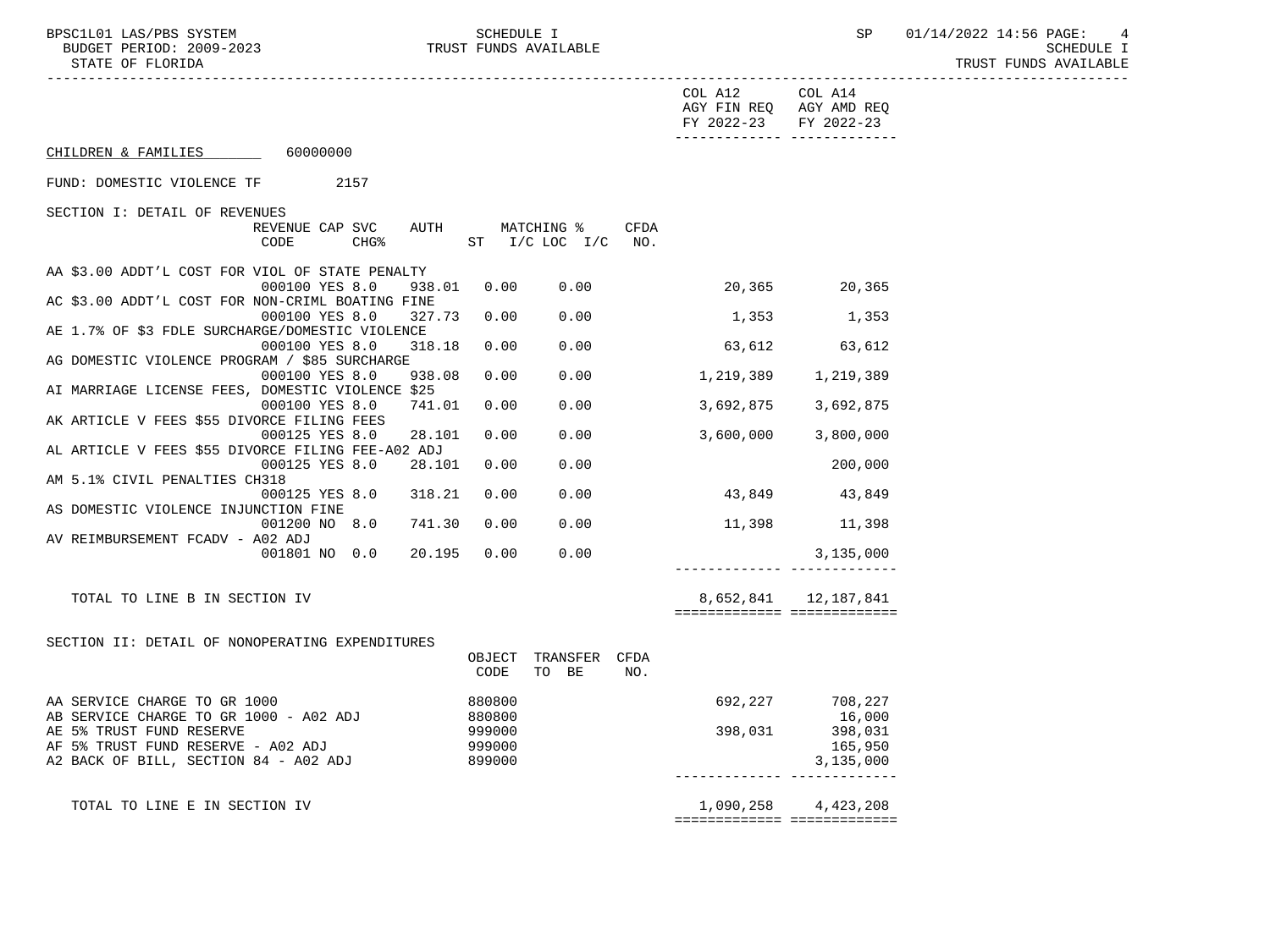| BPSC1L01 LAS/PBS SYSTEM<br>BUDGET PERIOD: 2009-2023<br>STATE OF FLORIDA                                                                                                                                                                                                                                                                                                        | SCHEDULE I<br>TRUST FUNDS AVAILABLE                              |                                              |                                                                                           | SP                                                                                                  | 01/14/2022 14:56 PAGE:<br>5<br>SCHEDULE I<br>TRUST FUNDS AVAILABLE |
|--------------------------------------------------------------------------------------------------------------------------------------------------------------------------------------------------------------------------------------------------------------------------------------------------------------------------------------------------------------------------------|------------------------------------------------------------------|----------------------------------------------|-------------------------------------------------------------------------------------------|-----------------------------------------------------------------------------------------------------|--------------------------------------------------------------------|
|                                                                                                                                                                                                                                                                                                                                                                                |                                                                  |                                              | COL A12 COL A14<br>AGY FIN REQ AGY AMD REQ<br>FY 2022-23<br>-------------- -------------- | FY 2022-23                                                                                          |                                                                    |
| 60000000<br>CHILDREN & FAMILIES                                                                                                                                                                                                                                                                                                                                                |                                                                  |                                              |                                                                                           |                                                                                                     |                                                                    |
| 2157<br>FUND: DOMESTIC VIOLENCE TF                                                                                                                                                                                                                                                                                                                                             |                                                                  |                                              |                                                                                           |                                                                                                     |                                                                    |
| SECTION III: ADJUSTMENTS                                                                                                                                                                                                                                                                                                                                                       |                                                                  |                                              |                                                                                           |                                                                                                     |                                                                    |
|                                                                                                                                                                                                                                                                                                                                                                                | OBJECT<br>CODE                                                   |                                              |                                                                                           |                                                                                                     |                                                                    |
|                                                                                                                                                                                                                                                                                                                                                                                |                                                                  |                                              |                                                                                           |                                                                                                     |                                                                    |
| TOTAL TO LINE H IN SECTION IV                                                                                                                                                                                                                                                                                                                                                  |                                                                  |                                              | ===========================                                                               |                                                                                                     |                                                                    |
| SECTION IV: SUMMARY                                                                                                                                                                                                                                                                                                                                                            |                                                                  |                                              |                                                                                           |                                                                                                     |                                                                    |
| UNRESERVED FUND BALANCE - JULY 1<br>ADD: REVENUES (FROM SECTION I)<br>TOTAL FUNDS AVAILABLE (LINE A + LINE B)<br>LESS: OPERATING EXPENDITURES<br>LESS: NONOPERATING EXPENDITURES (SECTION II)<br>LESS: FIXED CAPITAL OUTLAY (TOTAL ONLY)<br>UNRESERVED FUND BALANCE - JUNE 30 - BEFORE ADJ<br>NET ADJUSTMENTS (FROM SECTION III)<br>ADJUSTED UNRESERVED FUND BALANCE - JUNE 30 | (A)<br>(B)<br>(C)<br>(D)<br>(E)<br>(F)<br>(G)<br>(H)<br>$(\top)$ |                                              | 8,652,841<br>10,133,826<br>7,982,300<br>1,090,258<br>1,061,268<br>1,061,268               | 1,480,985 1,480,985<br>12,187,841<br>13,668,826<br>7,982,300<br>4,423,208<br>1,263,318<br>1,263,318 |                                                                    |
| SCHEDULE IB: DETAIL OF UNRESERVED FUND BALANCE                                                                                                                                                                                                                                                                                                                                 | FUNDING SOURCE<br>STATE(S)                                       | RESTRICTED(R)<br>NONSTATE(N) UNRESTRICTED(U) |                                                                                           |                                                                                                     |                                                                    |
| AA FEE/FINE RECEIPTS IN EXCESS OF EXPEND                                                                                                                                                                                                                                                                                                                                       | S                                                                | $\mathbf U$                                  |                                                                                           | 1,061,268 1,263,318                                                                                 |                                                                    |
| ADJUSTED UNRESERVED FUND BALANCE - JUNE 30                                                                                                                                                                                                                                                                                                                                     |                                                                  |                                              | ============================                                                              | 1,061,268 1,263,318                                                                                 |                                                                    |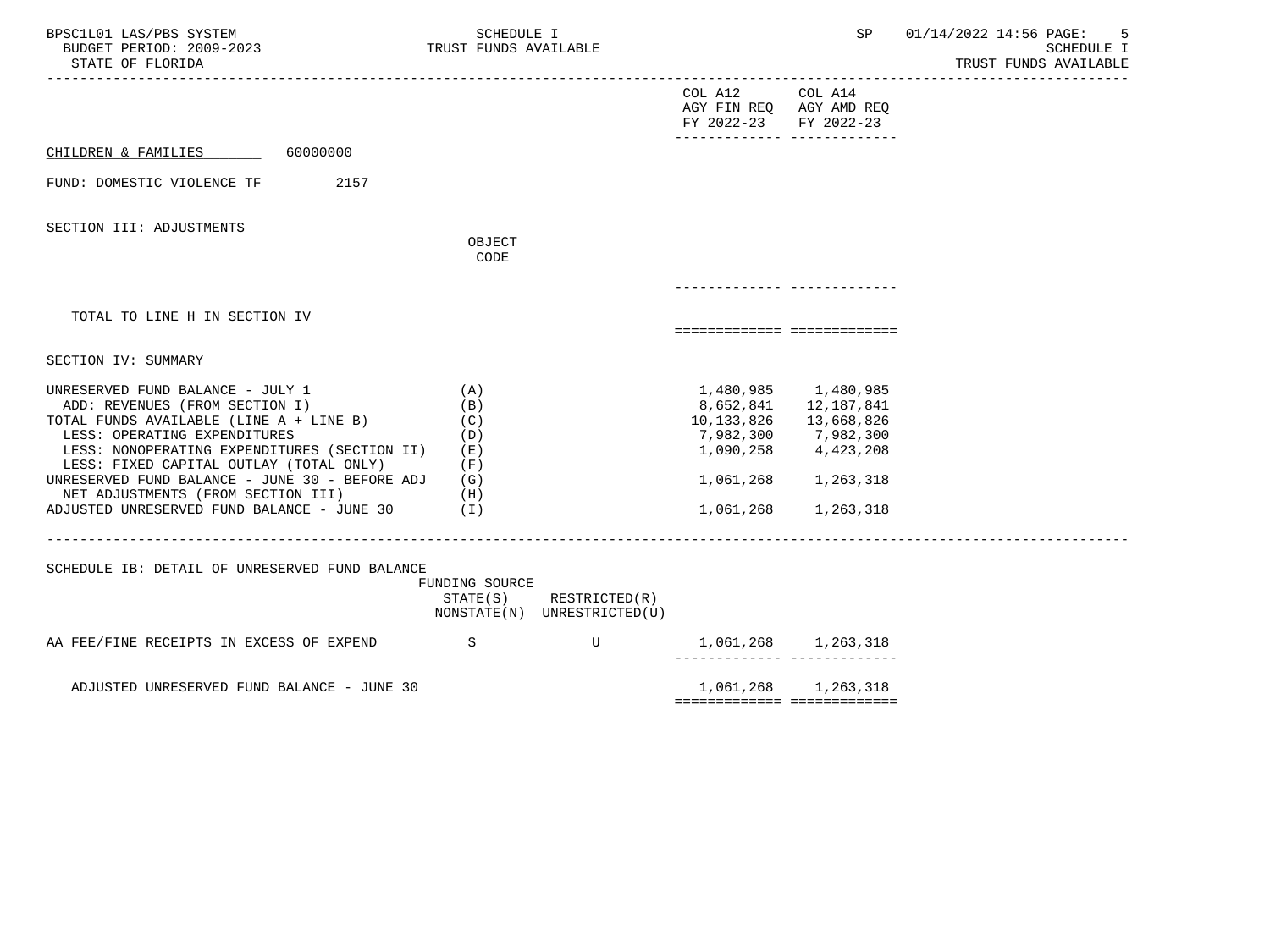|                                                 |                          |        |                    |            |        | COL A12<br>FY 2022-23                            | COL A14<br>AGY FIN REQ AGY AMD REQ<br>FY 2022-23 |  |
|-------------------------------------------------|--------------------------|--------|--------------------|------------|--------|--------------------------------------------------|--------------------------------------------------|--|
| CHILDREN & FAMILIES 60000000                    |                          |        |                    |            |        |                                                  | -------------- --------------                    |  |
| FUND: FEDERAL GRANTS TRUST FUND                 | 2261                     |        |                    |            |        |                                                  |                                                  |  |
| SECTION I: DETAIL OF REVENUES                   |                          |        |                    |            |        |                                                  |                                                  |  |
|                                                 | REVENUE CAP SVC          | AUTH   |                    | MATCHING % | CFDA   |                                                  |                                                  |  |
|                                                 | CHG <sup>8</sup><br>CODE |        | ST I/C LOC I/C NO. |            |        |                                                  |                                                  |  |
|                                                 |                          |        |                    |            |        |                                                  |                                                  |  |
| AL FGGETV - CHAFEE EDUCATION TRAIN VOUCHER IV-E |                          |        |                    |            |        |                                                  |                                                  |  |
|                                                 | 000700 NO 0.0            | 215.32 | 0.00               | 0.00       | 93.599 |                                                  | 2, 192, 319 2, 192, 319                          |  |
| AQ FGGGAV - STATE ACCESS AND VISITATION         |                          |        |                    |            |        |                                                  |                                                  |  |
|                                                 | 000700 NO 0.0            | 215.32 | 0.00               | 0.00       |        | 93.597 498,271 498,271                           |                                                  |  |
| AR FGGAPS - COVID-19 ADULT PROTECTIVE SERVICES  |                          |        |                    |            |        |                                                  |                                                  |  |
|                                                 | 000700 NO 0.0            | 215.32 | 0.00               | 0.00       | 93.747 | 6,321,959                                        | 6,321,959                                        |  |
| AS FGGGCA - COMMUNITY BASED CHILD ABUSE PREVENT |                          |        |                    |            |        |                                                  |                                                  |  |
|                                                 | 000700 NO 0.0            | 215.32 | 0.00               | 0.00       | 93.669 | 4,567,360                                        | 4,565,632                                        |  |
| AV FGGGFX - CMTY BASED FAM RESPT & SUPP SV ARPA |                          |        |                    |            |        |                                                  |                                                  |  |
|                                                 | 001124 NO 0.0            | 215.32 | 0.00               | 0.00       | 93.590 | 3,052,355                                        | 1,865,932                                        |  |
| AW FGGGCJ - CHILDRENS JUSTICE ACT               |                          |        |                    |            |        |                                                  |                                                  |  |
|                                                 | 000700 NO 0.0            | 215.32 | 0.00               | 0.00       | 93.643 | 1,004,960                                        | 1,004,960                                        |  |
| BB FGGGCX - ACF CHILD ABUSE FEDERAL GRANT ARPA  |                          |        |                    |            |        |                                                  |                                                  |  |
|                                                 | 001124 NO 0.0            | 215.32 | 0.00               | 0.00       | 93.669 | 1,583,959                                        | 1,612,940                                        |  |
| BC FGGGFR - COMM BASED FAMILY RESPITE/SUPP SVCS |                          |        |                    |            |        |                                                  |                                                  |  |
|                                                 | 000700 NO 0.0            | 215.32 | 0.00               | 0.00       | 93.590 | 2,109,657                                        | 2,105,818                                        |  |
| BE FGGGFV - FAM VIOLENCE PREV & SVCS            |                          |        |                    |            |        |                                                  |                                                  |  |
|                                                 | 000700 NO 0.0            | 215.32 | 0.00               | 0.00       | 93.671 | 6,077,684                                        | 6,077,684                                        |  |
| BQ FGGGFS - FL PARTNER FOR SUCCESS-DRUG PREVENT |                          |        |                    |            |        |                                                  |                                                  |  |
|                                                 | 000700 NO 0.0            | 215.32 | 0.00               | 0.00       | 93.243 | 320,249 320,249                                  |                                                  |  |
| BR FGGGPT - PROJ ASSIST TRANSITION HOMELESSNESS |                          |        |                    |            |        |                                                  |                                                  |  |
|                                                 | 000700 NO 0.0            | 215.32 | 0.00               | 0.00       | 93.150 | 4,758,140                                        | 4,758,140                                        |  |
| BS FGGGJF - JUSTICE FOR FAMILIES PROGRAM        |                          |        |                    |            |        |                                                  |                                                  |  |
|                                                 | 000700 NO 0.0            | 215.32 | 0.00               | 0.00       | 16.588 | 119,522                                          | 119,522                                          |  |
| BU FGGGRC - REFUGEE CASH AND MEDICAL ASSISTANCE |                          |        |                    |            |        |                                                  |                                                  |  |
|                                                 | 000700 NO 0.0            | 215.32 | 0.00               | 0.00       | 93.566 | 29,228,156                                       | 29,228,156                                       |  |
| BW FGGGRC - REFUGEE CASH & MEDICAL ASST-A02 ADJ |                          |        |                    |            |        |                                                  |                                                  |  |
|                                                 | 000700 NO 0.0            | 215.32 | 0.00               | 0.00       | 93.566 |                                                  | 33,268,482                                       |  |
| CE FGGGRS - REFUGEE SOCIAL SERVICES             |                          |        |                    |            |        |                                                  |                                                  |  |
|                                                 | 000700 NO 0.0            | 215.32 | 0.00               | 0.00       |        | 93.566 29,803,027                                | 29,803,027                                       |  |
| CK FGGHSG - EMERGENCY SOLUTIONS GRANT           |                          |        |                    |            |        |                                                  |                                                  |  |
|                                                 | 000700 NO 0.0            | 215.32 | 0.00               | 0.00       |        | 14.231 6,221,878                                 | 6,221,878                                        |  |
| CR FGGJAW - STOP VIOLENCE AGAINST WOMEN         |                          |        |                    |            |        |                                                  |                                                  |  |
|                                                 | 000700 NO 0.0            |        |                    |            |        | 215.32  0.00  0.00  16.588  9,667,804  7,784,532 |                                                  |  |
| CY FGGORP - FL'S STATE OPIOID RESPONSE          |                          |        |                    |            |        |                                                  |                                                  |  |
|                                                 | 000700 NO 0.0            | 215.32 | 0.00               | 0.00       | 93.788 | 24,660,304                                       | 24,660,304                                       |  |
| DA FGGPAD - ADOPTION ASSISTANCE IV-E            |                          |        |                    |            |        |                                                  |                                                  |  |
|                                                 | 000700 NO 0.0            | 215.32 | 0.00               | 0.00       |        | 93.659 169,902,339                               | 169,902,339                                      |  |
| DB FGGPDR - TITLE IV-B DIS RELIEF-HURR MICHAEL  |                          |        |                    |            |        |                                                  |                                                  |  |
|                                                 | 000700 NO 0.0            | 215.32 | 0.00               | 0.00       | 93.982 | 185,000                                          | 185,000                                          |  |
| DE FGGPCW - TITLE IV-B CHILD WELFARE SERVICES   |                          |        |                    |            |        |                                                  |                                                  |  |
|                                                 |                          |        |                    |            | 93.645 | 21,131,218                                       | 21,131,218                                       |  |
|                                                 | 000700 NO 0.0            | 215.32 | 0.00               | 0.00       |        |                                                  |                                                  |  |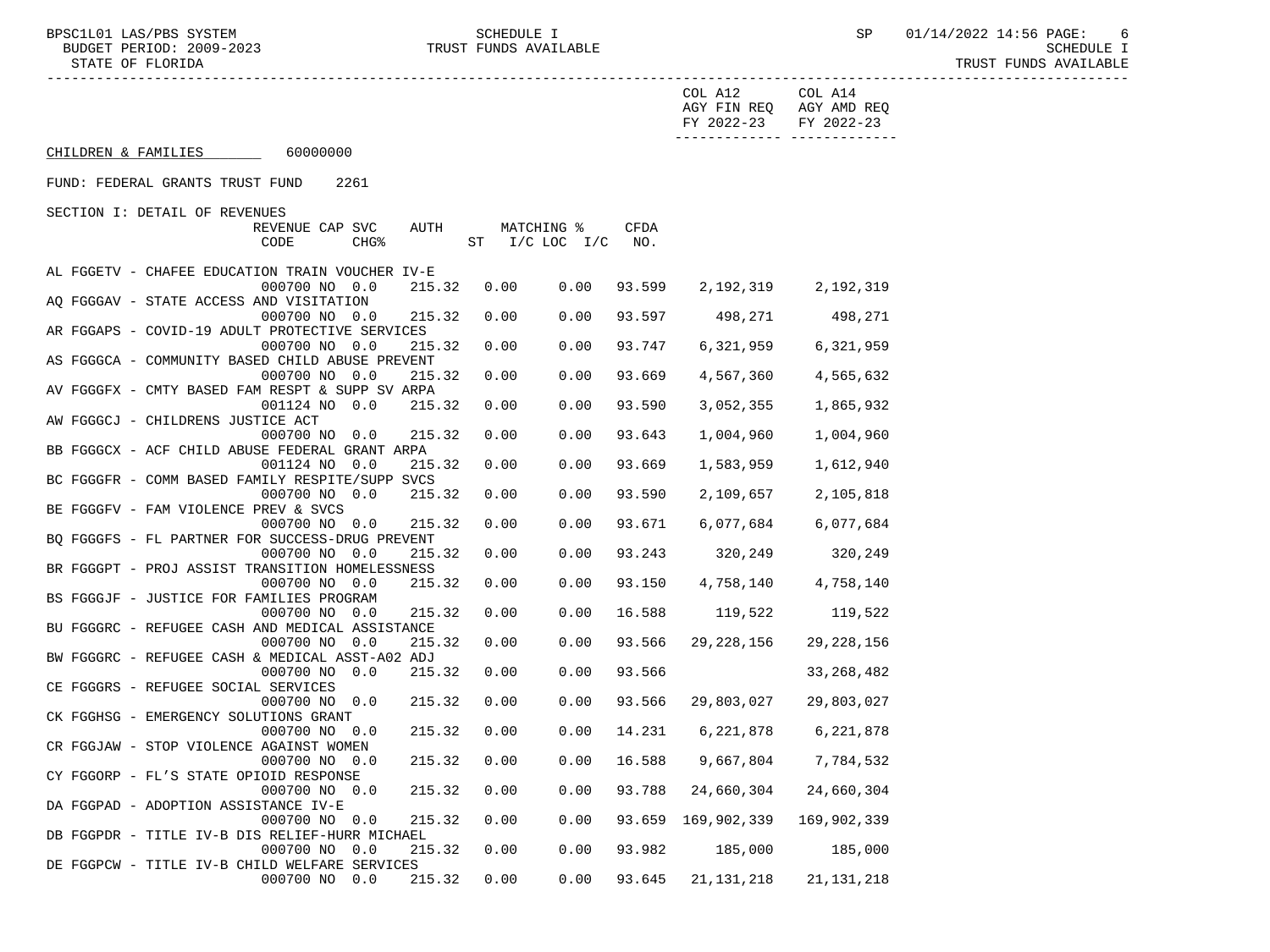|                                                        |        |      |                    |        | COL A12<br>FY 2022-23               | COL A14<br>AGY FIN REQ AGY AMD REQ<br>FY 2022-23 |  |
|--------------------------------------------------------|--------|------|--------------------|--------|-------------------------------------|--------------------------------------------------|--|
| CHILDREN & FAMILIES 60000000                           |        |      |                    |        |                                     |                                                  |  |
| FUND: FEDERAL GRANTS TRUST FUND<br>2261                |        |      |                    |        |                                     |                                                  |  |
| SECTION I: DETAIL OF REVENUES                          |        |      |                    |        |                                     |                                                  |  |
| REVENUE CAP SVC                                        | AUTH   |      | MATCHING %         | CFDA   |                                     |                                                  |  |
| CHG <sup>8</sup><br>CODE                               |        |      | ST I/C LOC I/C NO. |        |                                     |                                                  |  |
| DF FGGPFT - FAMILY FIRST PREVENTION SERVICES ACT       |        |      |                    |        |                                     |                                                  |  |
| 000700 NO 0.0                                          | 215.32 | 0.00 | 0.00               | 93.982 |                                     | 3, 124, 120 3, 124, 120                          |  |
| DG FGGPCX - TITLE IV-B PART II PSSF                    |        |      |                    |        |                                     |                                                  |  |
| 000700 NO 0.0                                          | 215.32 | 0.00 | 0.00               | 93.556 | 20,237,412                          | 20,237,412                                       |  |
| DI FGGPCY - TITLE IV-B PART II CASEWORKERS GRANT       |        |      |                    |        |                                     |                                                  |  |
| 000700 NO 0.0                                          | 215.32 | 0.00 | 0.00               | 93.556 | 1,479,364                           | 1,479,364                                        |  |
| DL FGGPIL - CHAFEE INDEPENDENT LIVING PROG IV-E        |        |      |                    |        |                                     |                                                  |  |
| 000700 NO 0.0                                          | 215.32 | 0.00 | 0.00               | 93.674 |                                     | 6,744,151 6,744,151                              |  |
| DS FGGPGA - TITLE IV-E GUARDIANSHIP ASSIST PROG        |        |      |                    |        |                                     |                                                  |  |
| 000700 NO 0.0                                          | 215.32 | 0.00 | 0.00               | 93.090 | 76,322                              | 76,322                                           |  |
| DT FGGPNC - TITLE IV-E CCWIS                           |        |      |                    |        |                                     |                                                  |  |
| 000700 NO 0.0                                          | 215.32 | 0.00 | 0.00               | 93.658 | 14,807,483                          | 18,577,151                                       |  |
| DW FGGPG3 - FG - TITLE IV-E GAP PYMTS - FMAP           |        |      |                    |        |                                     |                                                  |  |
| 000700 NO 0.0                                          | 215.32 | 0.00 | 0.00               | 93.090 |                                     | 3,410,158 3,410,158                              |  |
| DX FGGPNV - TITLE IV-E FOSTER CARE                     |        |      |                    |        |                                     |                                                  |  |
| 000700 NO 0.0<br>DY FGGPNN - KINSHIP NAVIGATOR PROGRAM | 215.32 | 0.00 | 0.00               |        | 93.658 185,756,054 189,081,222      |                                                  |  |
| 000700 NO 0.0                                          | 215.32 | 0.00 | 0.00               |        | 93.658 422,834 422,834              |                                                  |  |
| EI FGGUEO - SNAP NUTRITION ED OBESITY GRANT 100%       |        |      |                    |        |                                     |                                                  |  |
| 000700 NO 0.0                                          | 215.32 | 0.00 | 0.00               |        | 10.561  16,787,420                  | 16,787,420                                       |  |
| EJ FGGUFE - SNAP E & T 100%                            |        |      |                    |        |                                     |                                                  |  |
| 000700 NO 0.0                                          | 215.32 | 0.00 | 0.00               |        | 10.561 9,655,700                    | 9,655,700                                        |  |
| EK FGGUFA - FOOD STAMP ADMINISTRATION                  |        |      |                    |        |                                     |                                                  |  |
| 000700 NO 0.0                                          | 215.32 | 0.00 | 0.00               |        | 10.561 79,826,983                   | 79,826,983                                       |  |
| EP FGGUFO - SNAP OPERATION AWARENESS                   |        |      |                    |        |                                     |                                                  |  |
| 000700 NO 0.0                                          | 215.32 | 0.00 | 0.00               | 10.561 | 10,000                              | 10,000                                           |  |
| ET FGGUFT - SNAP E & T $50\%$                          |        |      |                    |        |                                     |                                                  |  |
| 000700 NO 0.0                                          | 215.32 | 0.00 | 0.00               | 10.561 | 2,448,899                           | 2,448,899                                        |  |
| EU FROM 68 AHCA 1000 BEHAVIORAL HEALTH                 |        |      |                    |        |                                     |                                                  |  |
| 001500 NO 0.0                                          | 215.32 | 0.00 | 0.00               |        | 1,434,236                           | 1,444,837                                        |  |
| E2 FGGUAR - SNAP ADMIN ARPA                            |        |      |                    |        |                                     |                                                  |  |
| 001124 NO 0.0                                          | 215.32 | 0.00 |                    |        | $0.00$ $10.561$ $51,276,762$        | 51,276,761                                       |  |
| FA FROM 68 AHCA 2474 MEDICAID ADMIN                    |        |      |                    |        |                                     |                                                  |  |
| 001510 NO 0.0 215.32 0.00                              |        |      |                    |        | $0.00$ 93.778 96,604,359 96,604,359 |                                                  |  |
| FG FROM 48 DOE 2098 CHILD CARE FUND                    |        |      |                    |        |                                     |                                                  |  |
| 001510 NO 0.0                                          | 215.32 | 0.00 | 0.00               | 93.575 | 14,160,722                          | 14,160,722                                       |  |
| FH FROM 64 DOH 2261 WOMEN, INFANT, CHILDREN            |        |      |                    |        |                                     |                                                  |  |
| 001510 NO 0.0                                          | 215.32 | 0.00 | 0.00               | 10.578 | 1,986,358                           | 1,986,358                                        |  |
| FI FROM 68 AHCA 2474 BEHAVIORAL HEALTH                 |        |      |                    |        |                                     |                                                  |  |
| 001510 NO 0.0                                          | 215.32 | 0.00 | 0.00               | 93.767 | 3,794,428                           | 3,750,100                                        |  |
| FK FROM 68 AHCA 2474 CHILD HEALTH INSURANCE            |        |      |                    |        |                                     |                                                  |  |
| 001510 NO 0.0                                          | 215.32 | 0.00 | 0.00               | 93.767 | 312,668                             | 312,668                                          |  |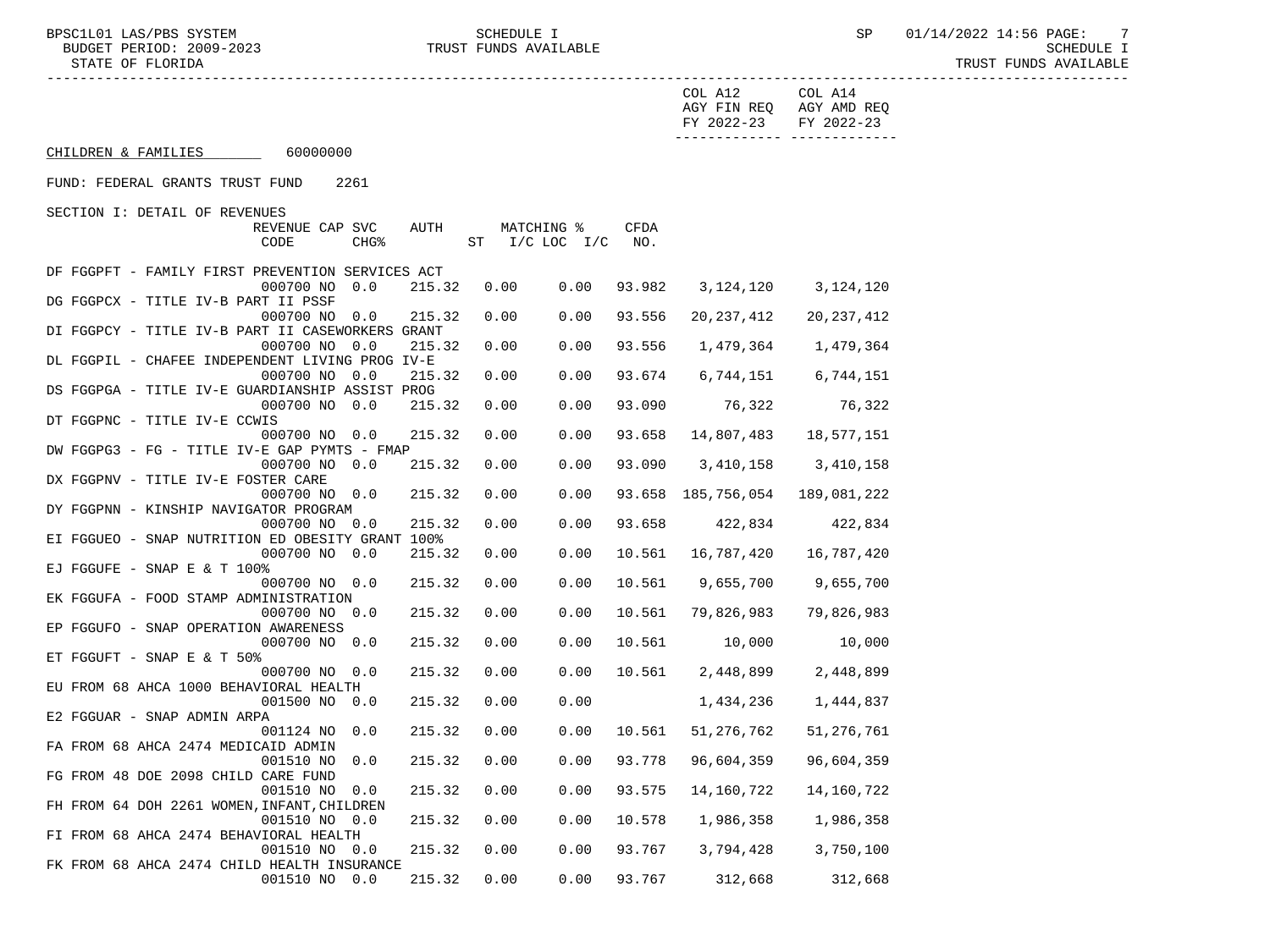----------------------------------------------------------------------------------------------------------------------------------- COL A12 COL A14 AGY FIN REQ AGY AMD REQ FY 2022-23 FY 2022-23 ------------- ------------- CHILDREN & FAMILIES 60000000 FUND: FEDERAL GRANTS TRUST FUND 2261 SECTION I: DETAIL OF REVENUES REVENUE CAP SVC AUTH MATCHING % CFDA CODE CHG<sup>&</sup> ST I/C LOC I/C NO. FM FROM 68 AHCA 2474 DISPROPORTIONATE SHARE 001510 NO 0.0 215.32 0.00 0.00 93.778 78,337,943 78,337,943 FQ REFUNDS BENEFIT RECOVERY 001800 NO 0.0 215.32 0.00 0.00 16,196,495 16,196,495 L3 OTHER GRANTS - FGGBHS - BEH HLTH SVCS INFO SY 001100 NO 0.0 215.32 0.00 0.00 141,693 141,693 L4 OTHER GRANTS - FGGRAP - U.S. REPATRIATE PROG 001110 NO 0.0 215.32 0.00 0.00 40,380 40,380 ------------- ------------- TOTAL TO LINE B IN SECTION IV 932,479,105 969,762,414 ============= ============= SECTION II: DETAIL OF NONOPERATING EXPENDITURES OBJECT TRANSFER CFDA CODE TO BE NO. AA TRANSFER TO 68 AHCA 2579 REFUGEE 810187 68000000 93.566 10,319,400 10,319,400 AC TRANSFER TO 64 DOH 2141 REFUGEE 810187 64000000 93.566 7,782,900 7,782,900 AD TRANSFER TO 64 DOH 2261 REFUGEE 810187 64000000 93.566 499,624 499,624 AG TRANSFER TO 40 DEO 2195 SNAP E & T  $\begin{array}{@{}c@{\thinspace}c@{\thinspace}c@{\thinspace}c@{\thinspace}c@{\thinspace}c@{\thinspace}c@{\thinspace}c@{\thinspace}c@{\thinspace}c@{\thinspace}c@{\thinspace}c@{\thinspace}c@{\thinspace}c@{\thinspace}c@{\thinspace}c@{\thinspace}c@{\thinspace}c@{\thinspace}c@{\thinspace}c@{\thinspace}c@{\thinspace}c@{\thinspace}c@{\thinspace}c@{\thinspace}c@{\thinspace}c@{\thinspace}c@{\thinspace}c@{\thinspace}c@{\thinspace}c@$  BB REFUNDS 860062 9,642,364 9,642,364 BS TR TO 21 JAC 2339 LOCAL MATCH IV-E REIMB 810187 10,703,094 10,703,094 10,703,094<br>BV APV BGT AMND B0233-REFUG CSH ASST A02 ADJ 899000 833.268.482 BV APV BGT AMND B0233-REFUG CSH ASST A02 ADJ 899000 889000 33,268,482<br>BW BOB/SECT85-FLORIDA SYS MOD EFF 899000 8899000 8899000 51.276.761 BW BOB/SECT85-FLORIDA SYS MOD EFF 399000 BX BOB/SECT86 APS SYS IMPROVEMENT 899000 80000 8000 8000 1,500,000 BY BOB/SECT87 APS 4,821,959 DA UNFUNDED BUDGET 899000 39,035,652- 38,444,066- ------------- ------------- TOTAL TO LINE E IN SECTION IV 8 (1999) 101,363,117 ============= ============= SECTION III: ADJUSTMENTS **OBJECT CODE** 

------------- -------------

TOTAL TO LINE H IN SECTION IV

============= =============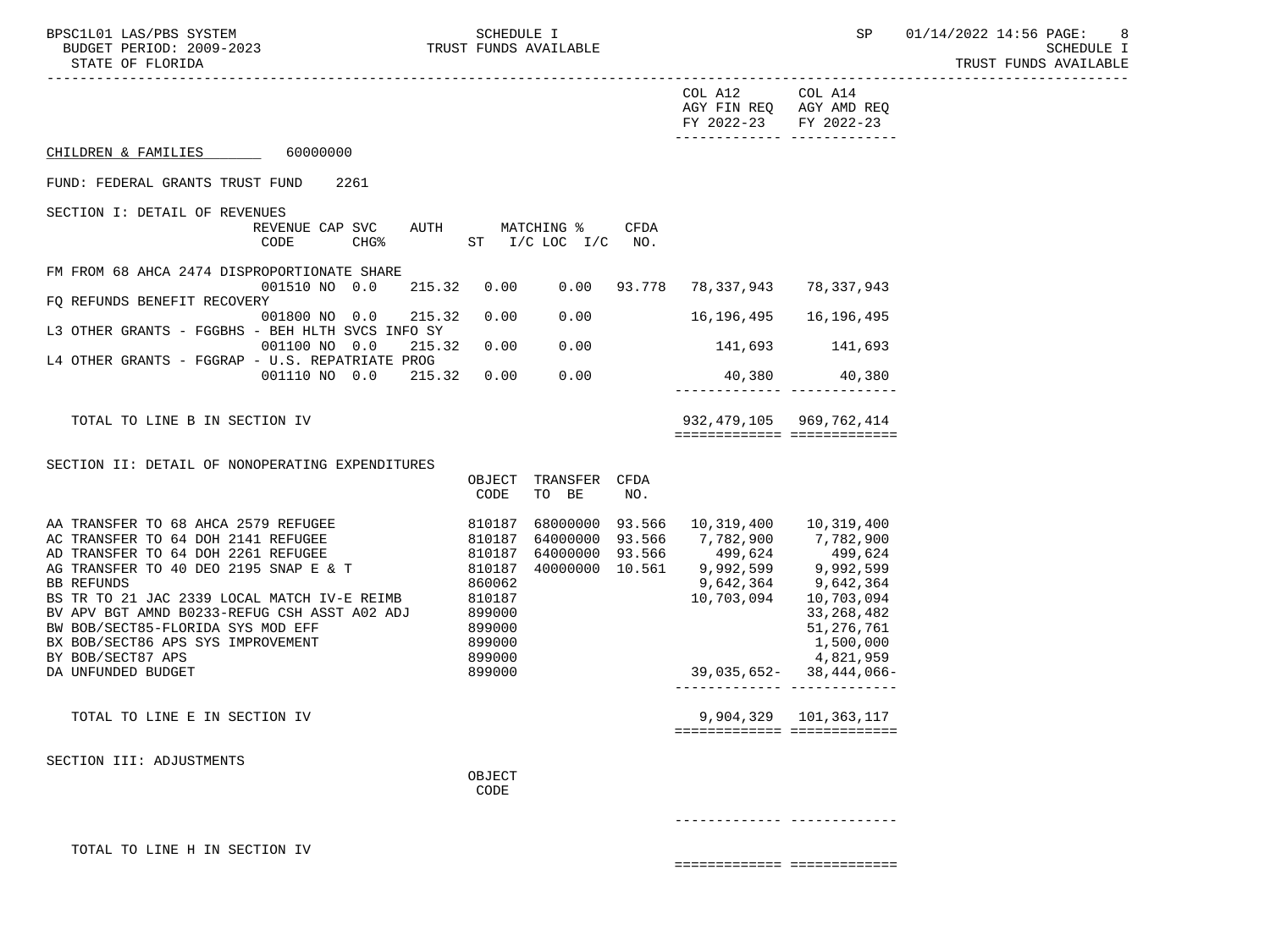-----------------------------------------------------------------------------------------------------------------------------------

| FY 2022-23 FY 2022-23 |                         |
|-----------------------|-------------------------|
|                       | AGY FIN REQ AGY AMD REQ |
| COL A12               | COL A14                 |

## $CHILDREN & FAMILIES$  60000000

## FUND: FEDERAL GRANTS TRUST FUND 2261

SECTION IV: SUMMARY

| UNRESERVED FUND BALANCE - JULY 1               | (A) |             | 5,509,365 5,509,365 |
|------------------------------------------------|-----|-------------|---------------------|
| ADD: REVENUES (FROM SECTION I)                 | (B) | 932,479,105 | 969.762.414         |
| TOTAL FUNDS AVAILABLE (LINE A + LINE B)        | (C) | 937,988,470 | 975,271,779         |
| LESS: OPERATING EXPENDITURES                   | (D) | 928,084,141 | 873,908,662         |
| LESS: NONOPERATING EXPENDITURES (SECTION II)   | (E) | 9,904,329   | 101,363,117         |
| LESS: FIXED CAPITAL OUTLAY (TOTAL ONLY)        | (F) |             |                     |
| UNRESERVED FUND BALANCE - JUNE 30 - BEFORE ADJ | (G) |             |                     |
| NET ADJUSTMENTS (FROM SECTION III)             | (H) |             |                     |
| ADJUSTED UNRESERVED FUND BALANCE - JUNE 30     |     |             |                     |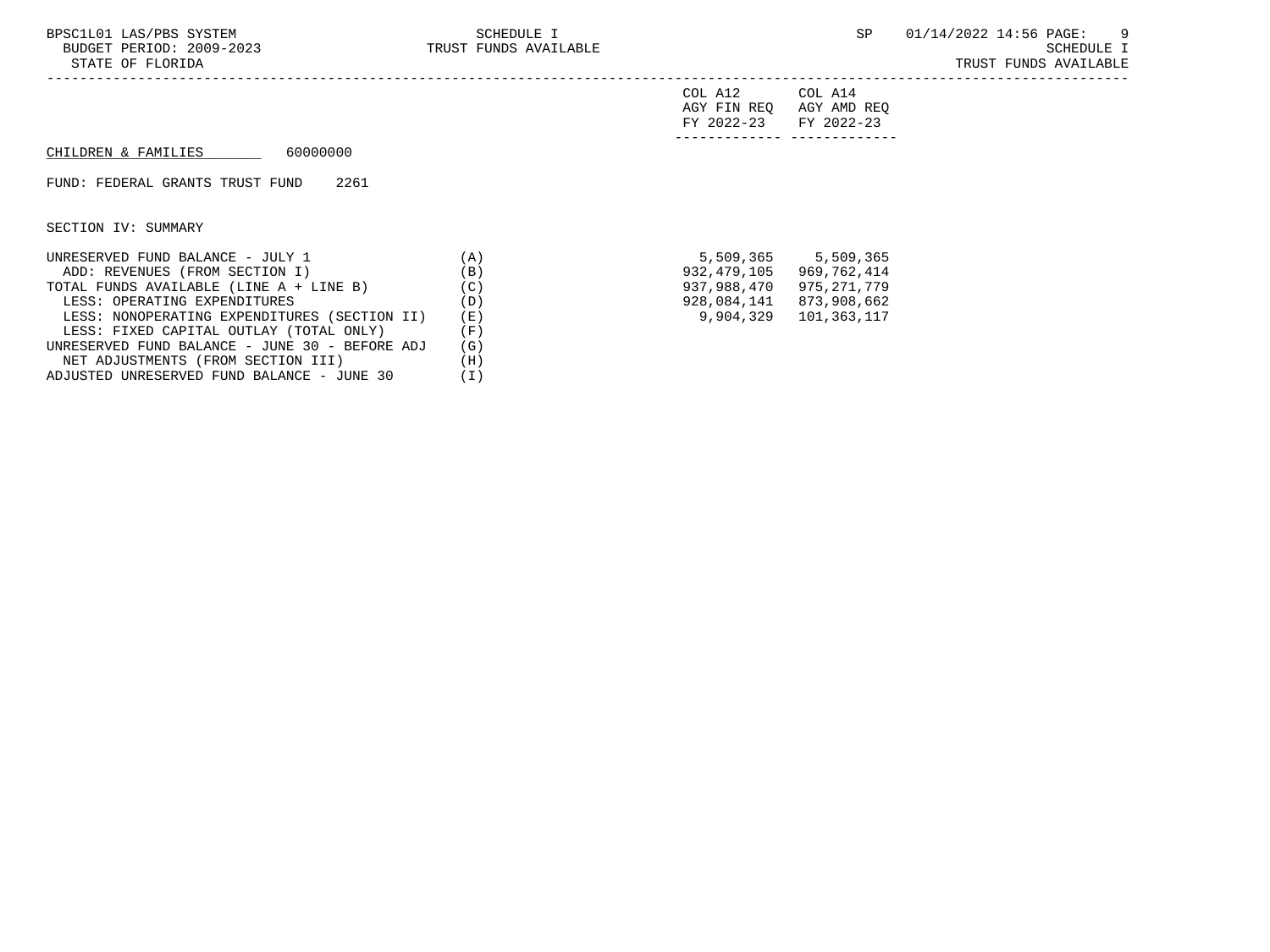----------------------------------------------------------------------------------------------------------------------------------- COL A12 COL A14 AGY FIN REQ AGY AMD REQ FY 2022-23 FY 2022-23 ------------- ------------- CHILDREN & FAMILIES 60000000 FUND: WELFARE TRANSITION TF 2401 SECTION I: DETAIL OF REVENUES REVENUE CAP SVC AUTH MATCHING % CFDA CODE CHG<sup>&</sup> ST I/C LOC I/C NO. AC BGGPTA - TEMP ASSIST NEEDY FAM BLOCK GRANT 000700 NO 0.0 20.506 0.00 0.00 93.558 383,501,146 364,037,987 AD BGGPTA - TMP ASST NEEDY FAM BLCK GRNT-A02 ADJ 000700 NO 0.0 20.506 0.00 0.00 93.558 26,554,765- AE BGGPWD - CHILD CARE DISCRETIONARY FUND - DOE 000700 NO 0.0 20.506 0.00 0.00 93.575 110,005,981 110,005,981 ------------- ------------- TOTAL TO LINE B IN SECTION IV 493,507,127 447,489,203 ============= ============= SECTION II: DETAIL OF NONOPERATING EXPENDITURES OBJECT TRANSFER CFDA CODE TO BE NO. AC TRANSFER TO 40 DEO 2401 WTTF  $\begin{array}{cccc} 810000 & 4000000 & 93.558 & 58,294,377 & 58,294,377 \\ \text{AE TRANSFER TO 48 DOE 2401 TANF} & & & & & 810000 & 48000000 & 93.558 & 98.277.590 & 98.277.590 \end{array}$ AE TRANSFER TO 48 DOE 2401 TANF 810000 48000000 93.558 98,277,590 98,277,590<br>AF TRANSFER TO 48 DOE 2098 TANF CCDF 810000 48000000 93.575 110,005,981 110,005,981 AF TRANSFER TO 48 DOE 2098 TANF CCDF 810000 48000000 93.575 110,005,981 110,005,981 AK CASH ASSISTANCE ADJ - 7/19/2021 SSEC 899000 8,445,752- 8,445,752- 8,445,752-AK CASH ASSISTANCE ADJ - 7/19/2021 SSEC 899000 8,445,752- 8,445,752- 8,445,752-<br>AQ CASH ASSIST ADJ-12/13/2021 SSEC - A02 ADJ 899000 26,554,765-AR CASH ASSISTANCE ADJ - 12/13/2021 SSEC 890000 19,463,159- ------------- ------------- TOTAL TO LINE E IN SECTION IV 258,132,196 212,114,272 ============= ============= SECTION III: ADJUSTMENTS **OBJECT CODE**  ------------- ------------- TOTAL TO LINE H IN SECTION IV

============= =============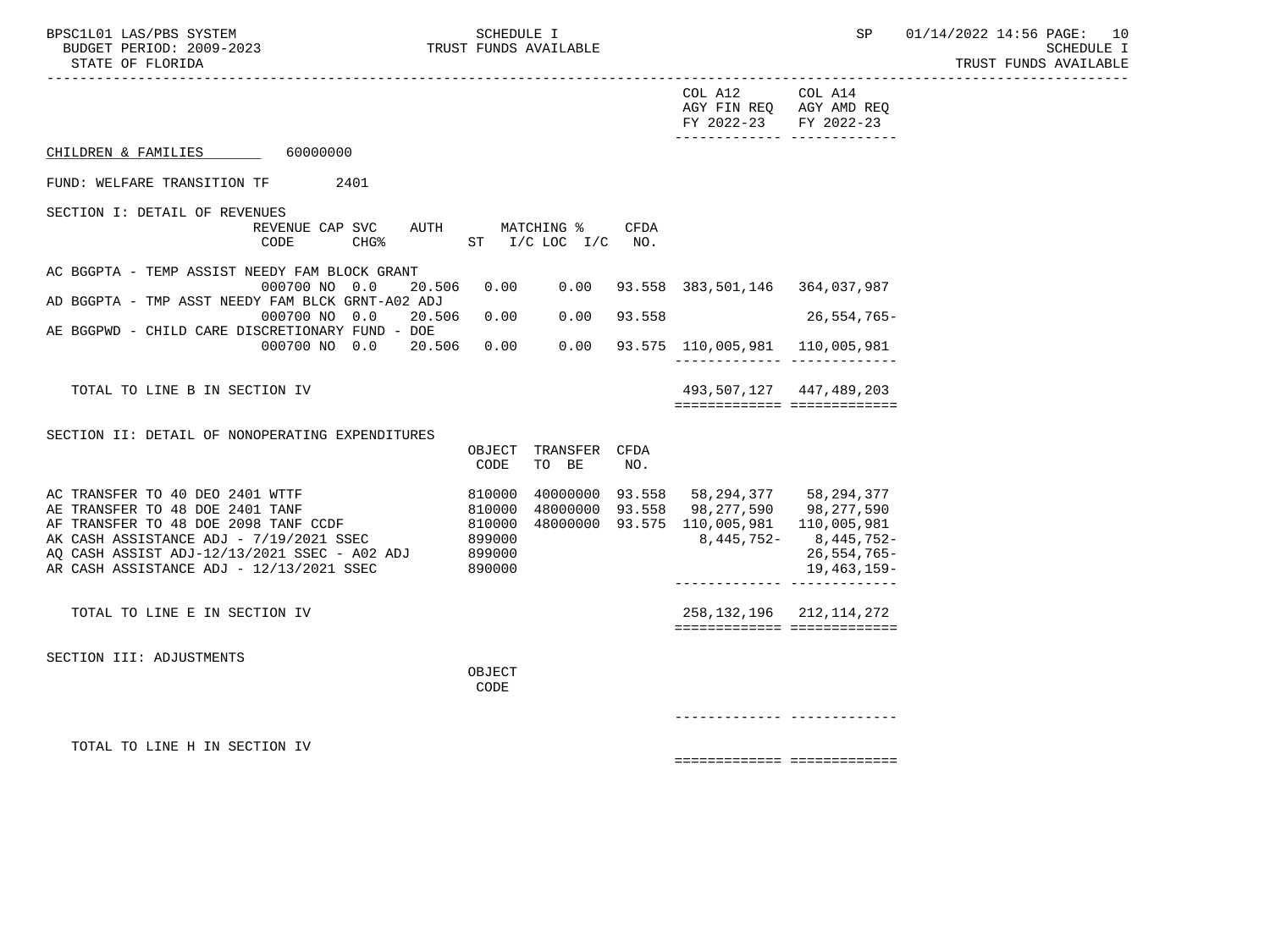| FY 2022-23 FY 2022-23 |                         |
|-----------------------|-------------------------|
|                       | AGY FIN REQ AGY AMD REQ |
| COL A12               | COL A14                 |

## $CHILDREN & FAMILIES$  60000000

## FUND: WELFARE TRANSITION TF 2401

SECTION IV: SUMMARY

| UNRESERVED FUND BALANCE - JULY 1               | (A) |             |             |
|------------------------------------------------|-----|-------------|-------------|
| ADD: REVENUES (FROM SECTION I)                 | (B) | 493,507,127 | 447,489,203 |
| TOTAL FUNDS AVAILABLE (LINE A + LINE B)        | (C) | 493,507,127 | 447,489,203 |
| LESS: OPERATING EXPENDITURES                   | (D) | 235,374,931 | 235,374,931 |
| LESS: NONOPERATING EXPENDITURES (SECTION II)   | (E) | 258,132,196 | 212,114,272 |
| LESS: FIXED CAPITAL OUTLAY (TOTAL ONLY)        | (F) |             |             |
| UNRESERVED FUND BALANCE - JUNE 30 - BEFORE ADJ | (G) |             |             |
| NET ADJUSTMENTS (FROM SECTION III)             | (H) |             |             |
| ADJUSTED UNRESERVED FUND BALANCE - JUNE 30     | (I) |             |             |

| 493,507,127 | 447,489,203 |
|-------------|-------------|
| 493,507,127 | 447,489,203 |
| 235,374,931 | 235,374,931 |
| 258,132,196 | 212,114,272 |